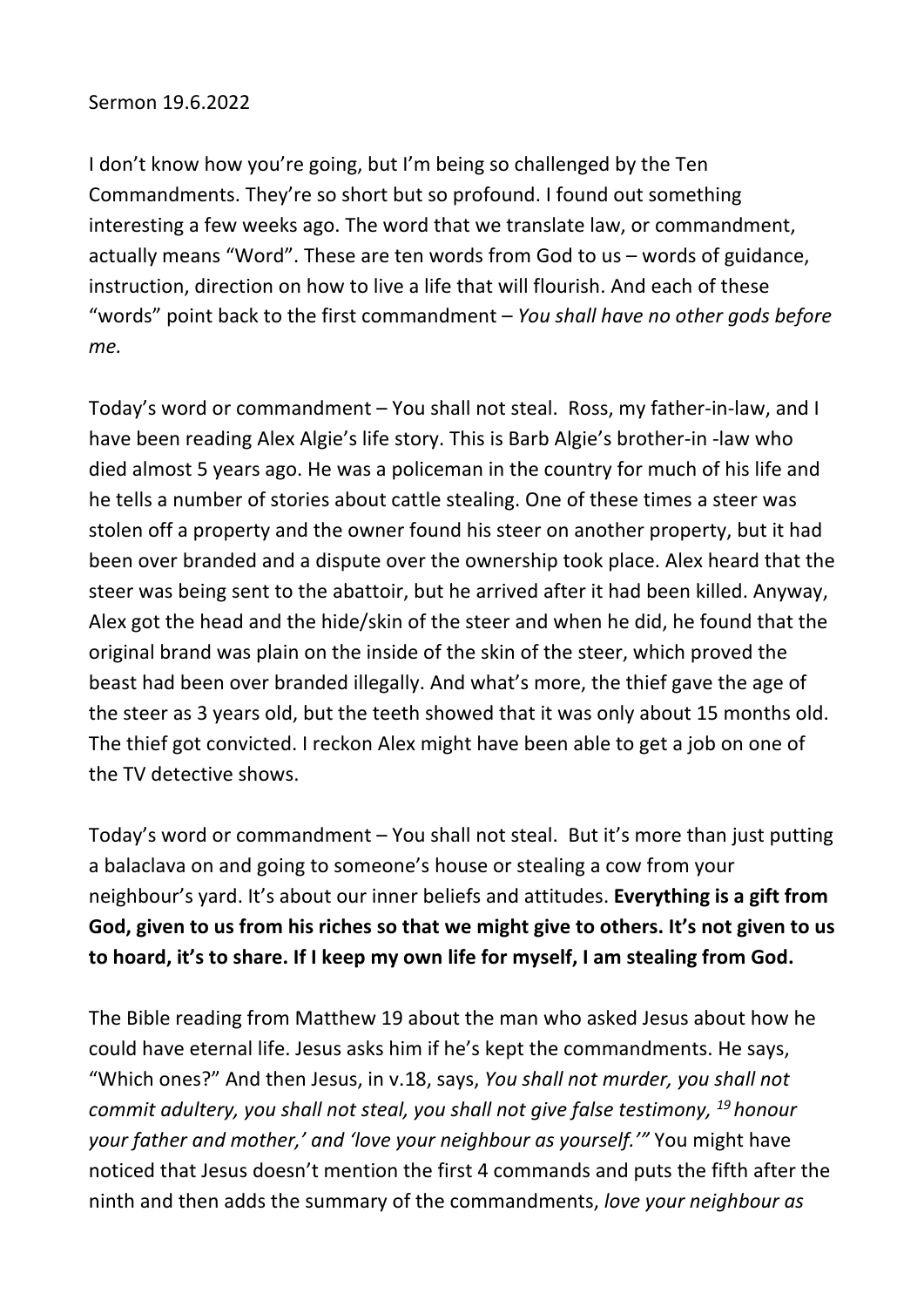*yourself.'* The man says he's kept all of these, but Jesus has one for him. If you want to be perfect sell everything and follow me. Be completely committed to me. It's not about ticking off a list it's about an attitude of heart. And this commandment today takes us right to our hearts.

And there are a number of levels here. Firstly, it is about theft. But theft is not just about money. Certainly, some biblical examples of stealing include robbery, but it goes much further than this. Stealing also involves ensuring accuracy with weights (Leviticus 19), the moving of boundaries (Deuteronomy 19), the taking of property, kidnapping, robbing the elderly and the cutting of corners. Sounds familiar to our world today! And the list goes on: Not doing your duty at work; withholding of wages; failing to repay debts; pretending not to have money when you really do; devaluing items for the purpose of profit; not returning something found that is not yours; cheating on taxes; wasting things that could be a blessing to others; causing wilful damage; injustice; dishonouring contractual agreements; going back on your word; and robbing God by not returning His tithes (Malachi 3).

There is another level that we need to consider carefully. Our material goods are like the gifts we receive from the Spirit. They're ours, but we possess them to edify the body, to use them for others. We don't give away everything, but we DO use everything to bless. We're given material goods to advance God's justice.

Once we acknowledge that God owns everything, even our very lives, it changes everything. It takes us back to Genesis. God created Adam to have dominion, to take ownership over creation. But there was one thing that was exclusively only to be God's, the tree of knowledge. Adam and Eve steal from this tree and the pattern of our actions is set in motion. We have continued to steal God's "holy things". Can you see how murder is like this – the killing of someone steals a person who is precious to God, made in his image. But we assault the image of God too when we steal the property of others. Above all, there is the stealing of ourselves from God. I Corinthians 6:19,20 on the Bulletin: "We are not our own, we were bought at a price. We bear THE Name that marks us as God's property, yet we want to be our own god. It ties in with the third commandment, doesn't it? Every time we might steal and commit sacrilege, misusing God's holy things.

And when we look at Jesus, we see one who, though he was himself God, did not think equality with God a thing to be grasped, seized, or stolen, Instead, he humbled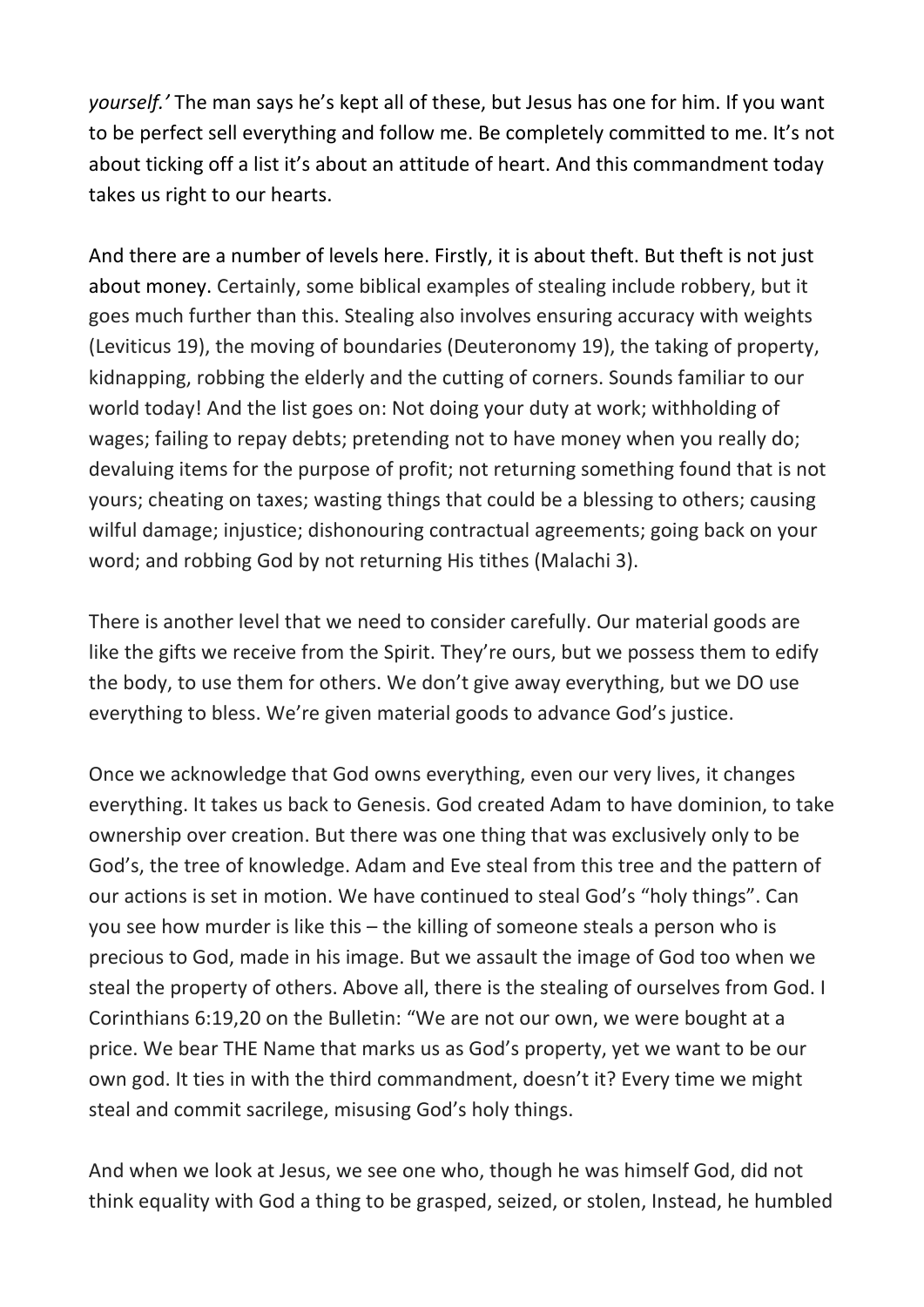himself, offered, and emptied himself. Though rich, he became poor that we might share in God's riches. He didn't steal but gave. He repaid the debt WE had incurred.

It's fascinating to see the social system that God set up in Canaan, the Promised Land, the Land of plenty – everyone had a part of it; every tribe got an allotment, according to their size.

The entire economic structure was designed for people to have what they needed; to be provided for. God had up to this time provided manna – there was always enough for everyone, however much they collected. If they tried to collect more than they could eat and then store it by the next morning it had maggots in it and couldn't be eaten. A great object lesson hey. It's because when we live in excess and when we don't use our excess to benefit others it affects our community, and it eventually eats away at us.

But back to the promised land. In this new land every  $7<sup>th</sup>$  year outstanding debts were to be forgiven. If things had gone pear-shaped for you in the previous 6 years and you'd built up debts, this  $7<sup>th</sup>$  year would restore things. Have a look at Deuteronomy 15. There was even a provision for the  $50<sup>th</sup>$  year – if you have lost your land; you would go back to your original land every 50 years. Land ownership would revert back to the original owners. People would have a common inheritance; you would only live on what you needed. It was an amazing system; it didn't last long. But it reinforced the truth or idea that everything is a gift, and we are not to hoard possessions for ourselves but to be generous.

If you've amassed resources just for your enrichment, then you are stealing. When you hoard, when you are hoarding your resources, not for building a community, not for generous acts of hospitality, you are crippling your community, but you will find that eventually it will cripple yourself.

Everything I have is a gift. In fact, God has given me a great inheritance, not just for the future but right now here on earth. This entire inheritance is given by grace. When you understand that this inheritance cannot be taken away and it cannot be earned and yet it has been given freely at the expense of another, you'll want to give yourself to others and you will relish the opportunity to give yourself to others, to meet the needs of others, to give up your resources for others.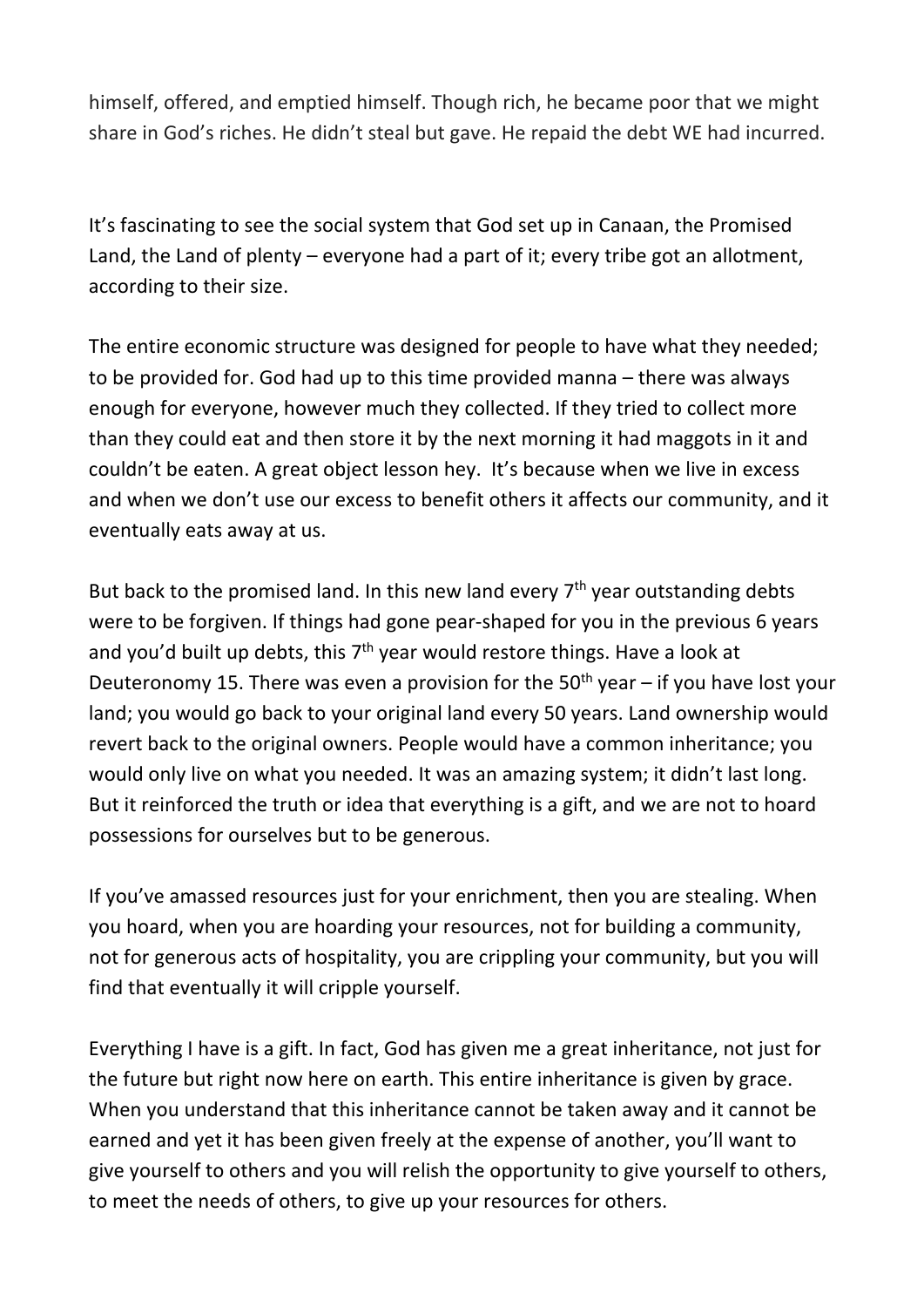Many of you will know the story of Jean Valjean in Le Misérables. In Les Mis, Jean Valjean is a thief, and we find in the story that he moves from being this convicted and hardened and lonely and isolated thief to eventually becoming someone who would risk his life for others, someone who would give up his personal resources to meet the needs of others. And what's fascinating is what turns him around – how he got this way. In the beginning of the story, he meets the bishop. Jean Valjean has just been set free from prison and yet he's struggling in his new life as a former convict. And so, the bishop brings him in, and he cares for him, and he provides him with shelter and food; and while he's staying with the bishop, Jean Valjean, in the night, steals 2 silver candlesticks from the bishop. Valjean is caught by the police, he is brought back to the bishop and the bishop says, "Oh no, no the candlesticks were not stolen, they were no taken forcibly, they were a gift from me. In fact, you forgot to take these other things I gave you", and he hands him a whole lot of silver cutlery. Jean Valjean is stunned but it is the act that turns his life. He has received what he doesn't deserve. He has been the object of grace. He now becomes a person who loves others, is generous and eventually gives his life for others. The bishop deliberately gives up his personal goods for Jean Valjean so that he could have a new life. Jean Valjean goes on to give to other people. But he always kept those candlesticks in his living room to remind him of the great gift of the bishop, and what he had been saved from.

Do you see; the bishop sacrificed his own resources, the candlesticks, not begrudgingly but willingly, in order to redeem Jean Valjean and to turn him from hard hearted to incredibly generous. This story, in fact, points us to the greatest story. On the cross we see God's willing sacrifice; we see Jesus who gives all of his resources, everything he had, his own inheritance; he gave it all up generously, sacrificially, willingly. It's not a coincidence that Jesus who was the king of the Jews and therefore all of the land was his rightful inheritance; he was crucified next to 2 thieves. The king of the Jews who rightfully owned everything treated like a thief.

Luke 23 – *<sup>38</sup> There was a written notice above him, which read: THIS IS THE KING OF THE JEWS. <sup>39</sup>One of the criminals who hung there hurled insults at him: "Aren't you the Messiah? Save yourself and us!" <sup>40</sup> But the other criminal rebuked him. "Don't you fear God," he said, "since you are under the same sentence? <sup>41</sup>We are punished justly, for we are getting what our deeds deserve. But this man has done nothing wrong." <sup>42</sup> Then he said, "Jesus, remember me when you come into your kingdom."*